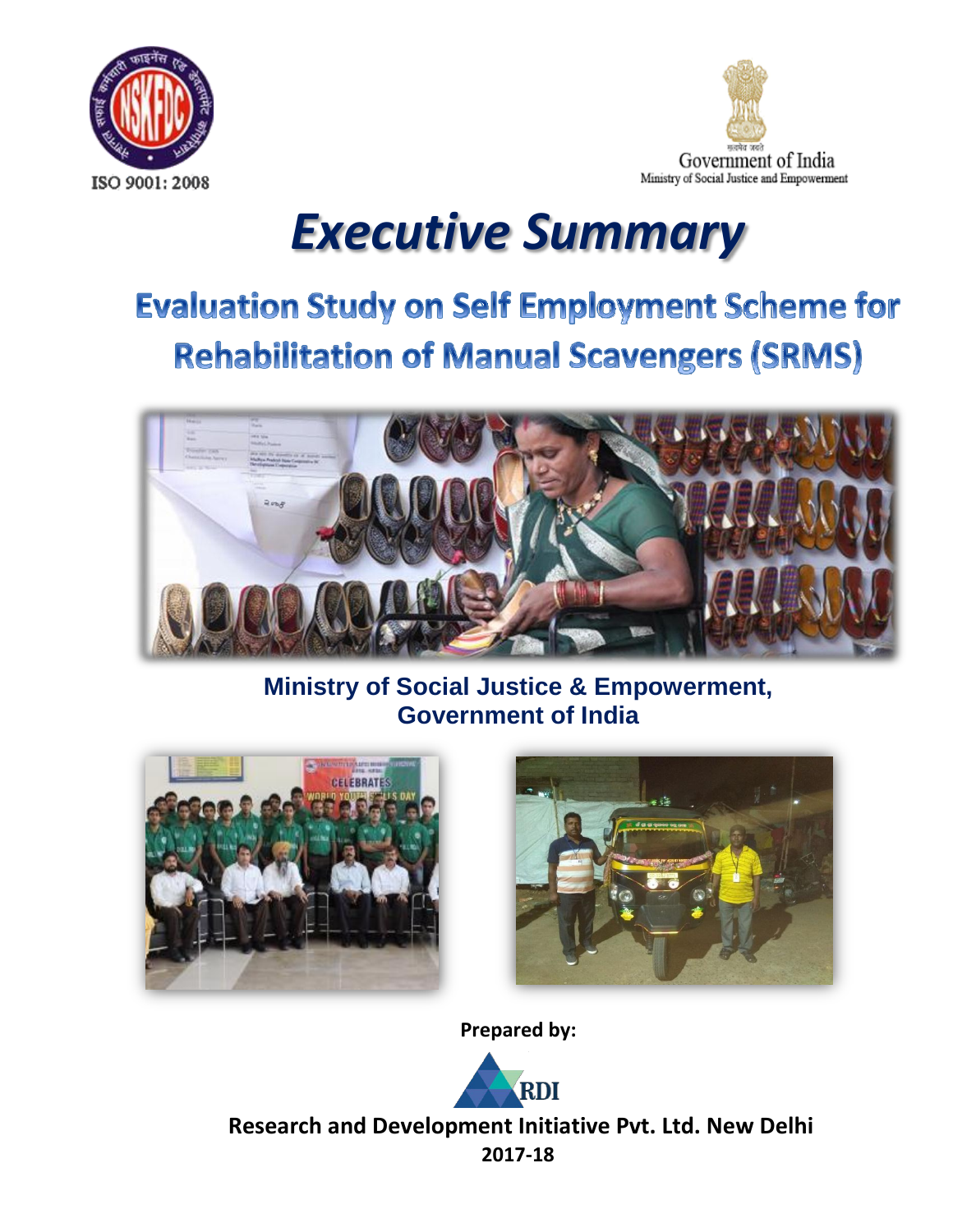### **Acknowledgement**

The Evaluation study on "**Self Employment Scheme for Rehabilitation of Manual Scavengers**" was successfully completed owing to the efforts of various organizations and individuals at different stages of the study.

The Department of Social Justice and Empowerment (DSJE) funded and guided this study. The contribution and support of the Department for the study is sincerely acknowledged. A Special word of thanks are due to **Smt. G. Latha Krishna Rao**, Secretary; **Smt. Manisha Sensarma**, Economic Advisor; **Shri K. Narayan,** Managing Director (NSKFDC); **Shri P. K. Bhandari,** Deputy General Manager (NSKFDC);

**Shri R. K. Gupta,** Dy. Manager (NSKFDC).

We are specially thankful to **Shri C.S. Verma**, Director Plan Division; **Shri Manoj Kumar Jha**, Under Secretary, **Shri P. K. Singh**, Under Secretary, **Shri Vijendra Singh,** Consultant and **Shri Avtar Singh**, Consultant for their valuable guidance at various stages of the study.

The acknowledgement would remain incomplete without thanking team of Research and Development Initiative Pvt. Ltd., New Delhi. **Mr. Arvind Kumar Pandey, Mr. Rahul Kumar Singh, Mr. Sanket Kumar and Mr. Mohit Kumar,** who were deeply involved during evaluation, analysis and report writing stages.

Acknowledgement is due to the investigators, editors and supervisors for meticulously collecting data from villages and also to the office editors for their sincere efforts. Acknowledgement is also due to the skill development training centres.

Last but not the least, credit goes to the respondents who spared time and cooperated with the survey team with utmost patience.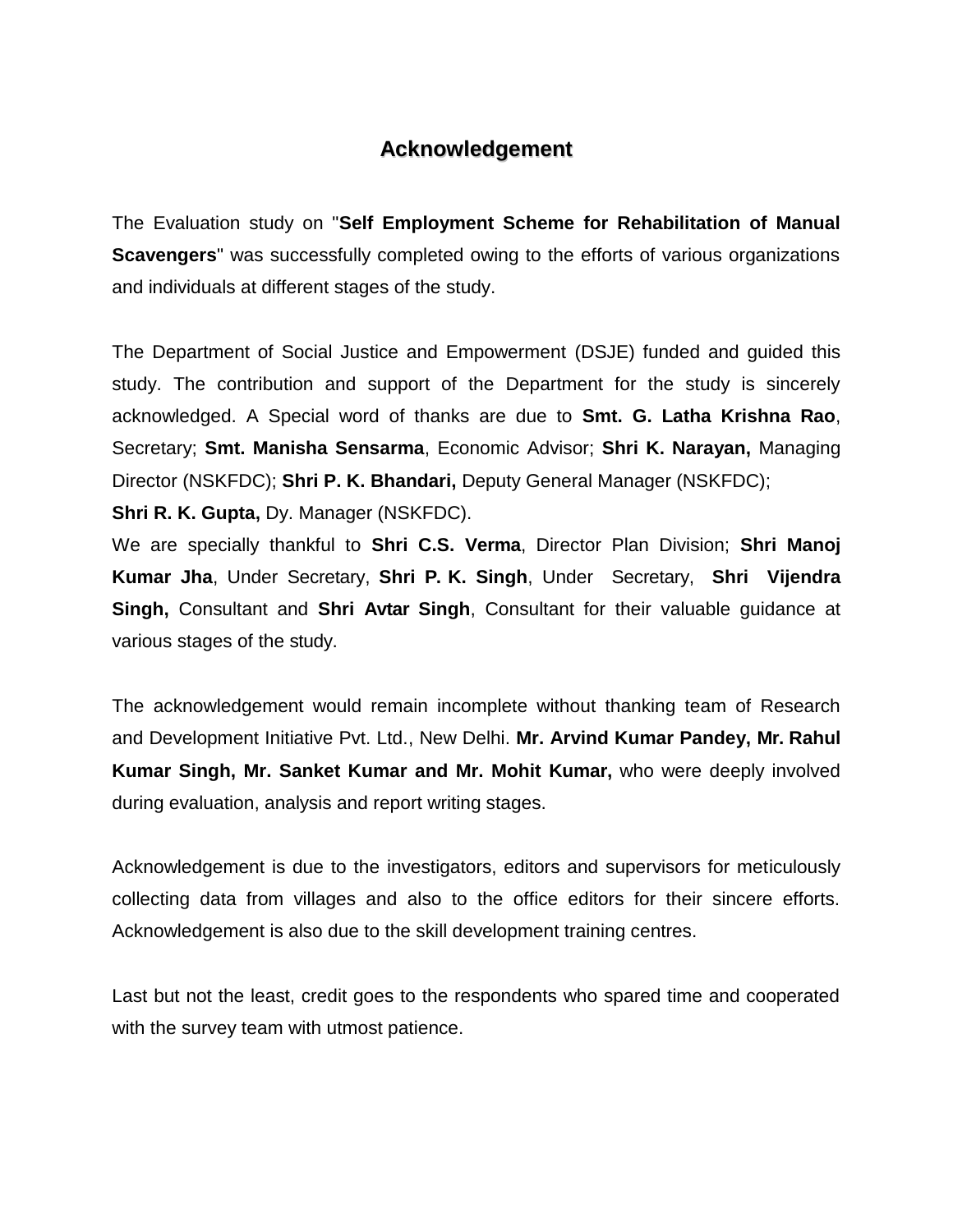# **EXECUTIVE SUMMARY**

## **Introduction**

The inclusive growth being the core concern of Government of India, it launched a number of schemes to benefit the poor and marginalized, youth and women of the country. In order to reach the lowest ladder of the society, communication plays a vital role in generating awareness towards development schemes leading to availing of benefits of the schemes. Ministry of Social Justice and Empowerment, Government of India along with National Safai Karamchari Finance Development Corporation (NSKFDC) initiated Self Employment Scheme for Rehabilitation of Manual Scavengers accros all states of the country. The main objective of the programme is to rehabilate the Identified manual scavengers and their dependents by providing them One Time Cash Assistance, Skill development training and by providing them financial assistance in the form of loan subsidy for undertaking alternative occupations.

#### **I. Background**

National Safai Karamchari Finance Development Corporation (NSKFDC), Ministry of Social Justice and Empowerment, Government of India has spearheaded Self Employment Scheme for Rehabilitation of Manual Scavengers in several states of India. NSKFDC has played a leading role in planning, providing technical inputs and monitoring of SRMS on behalf of MoSJE. Ministry of Social Justice and Empowerment, Government of India entrusted Research and Development Initiative (RDI) for evaluating the above-mentioned programme. A total of 3816 interviews of the identified Manual Sacvengers were assigned to RDI for the evaluation study across 13 states of India. In response to this RDI has successfully completed 3813 interviews in all the 13 states.

#### **II. Objective of Evaluation Study**

The broad objectives of Self-employment Scheme for Rehabilitation of Manual Scavengers are as follows:

- 1. To assess the current employment status of the manual scavengers.
- 2. To evaluate the process of skill development training, availing loan subsidy and their outcomes.
- 3. To identify whether liberated manual scavengers have received One Time Cash Assistance
- 4. To study whether the children of manual scavengers are getting scholarships.
- 5. To identify the income status of manual scavengers who are engaged in other sustainable alternative occupation.
- 6. To identify cases of social exclusion in schools and work places.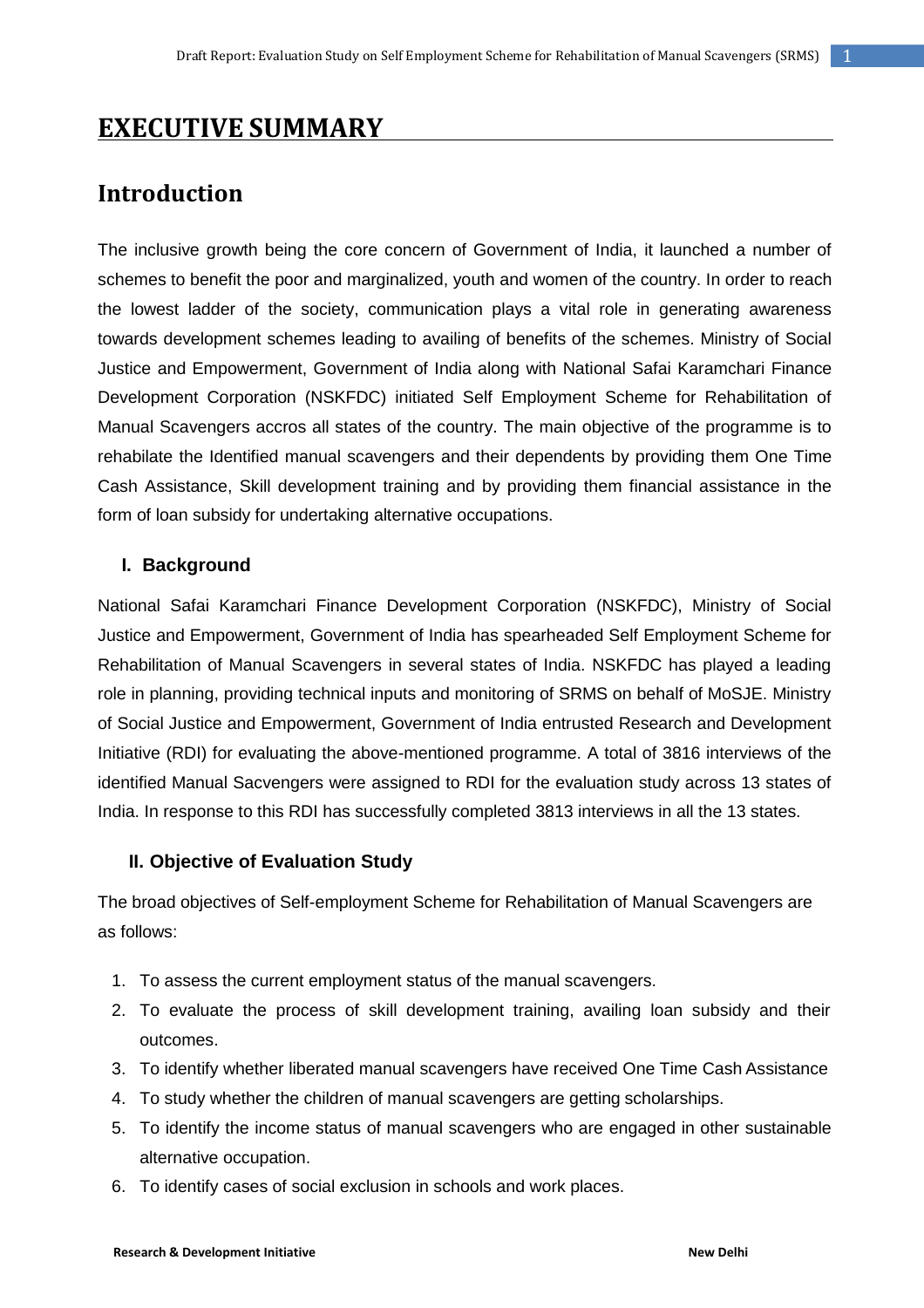#### **III. Methodology**

The study adopted both quantitative and qualitative approach.

#### **Semi Structured Interview with the Identified Manual Scavengers and their dependents:**

Quantitative research was conducted with the Indentified Manual Scavengers and their dependents. Care was taken to select the respondent in a particular household

- $\checkmark$  Initial interaction with MoSJE and NSKFDC officials to understand the content and focus area of the assignment.
- $\checkmark$  Literature study about the manual scavengers.
- $\checkmark$  Sampling.
- $\checkmark$  Chalking out proper plan to implement the study in the entire 13 states.
- $\checkmark$  Interaction with identified Manual Scavengers keeping all the components of the study.

These interviews elicited following information covering the qualitative aspect:

- $\triangleright$  Awareness about the One Time Cash Assistance Programme
- $\triangleright$  Awareness about the skill development training programme provided to the manual scavengers and their dependents
- $\triangleright$  Experience of attending the skill development training course and its outcome
- $\triangleright$  Status of scholarships to the children of manual scavengers
- $\triangleright$  Awareness about loan and subsidy to engage in alternative sustainable occupation
- $\triangleright$  Suggestions for improvement in future

#### **IV. Findings**

- i. The information gathered from the the field were consolidated, compiled and tabulated for analysis and representation. The prime focus of the survey was the four major components of the SRMS scheme. A total of 3813 beneficiaries were interviewed and responses were recorded across all 13 states.
- ii. The study shows that a majority of respondents (45%) are in the age group of 31-45 years followed by 25% in 46-60 age group. Gender wise classification shows that out of total 56.5% beneficiaries were female. This shows that more than half of the identified manual scavengers were female. Uttar Pradesh recorded maximum (92%) number of females followed by Tamil Nadu (81%). Punjab recorded highest (93%) number of male beneficiary in the survey followed by Karnataka (90%).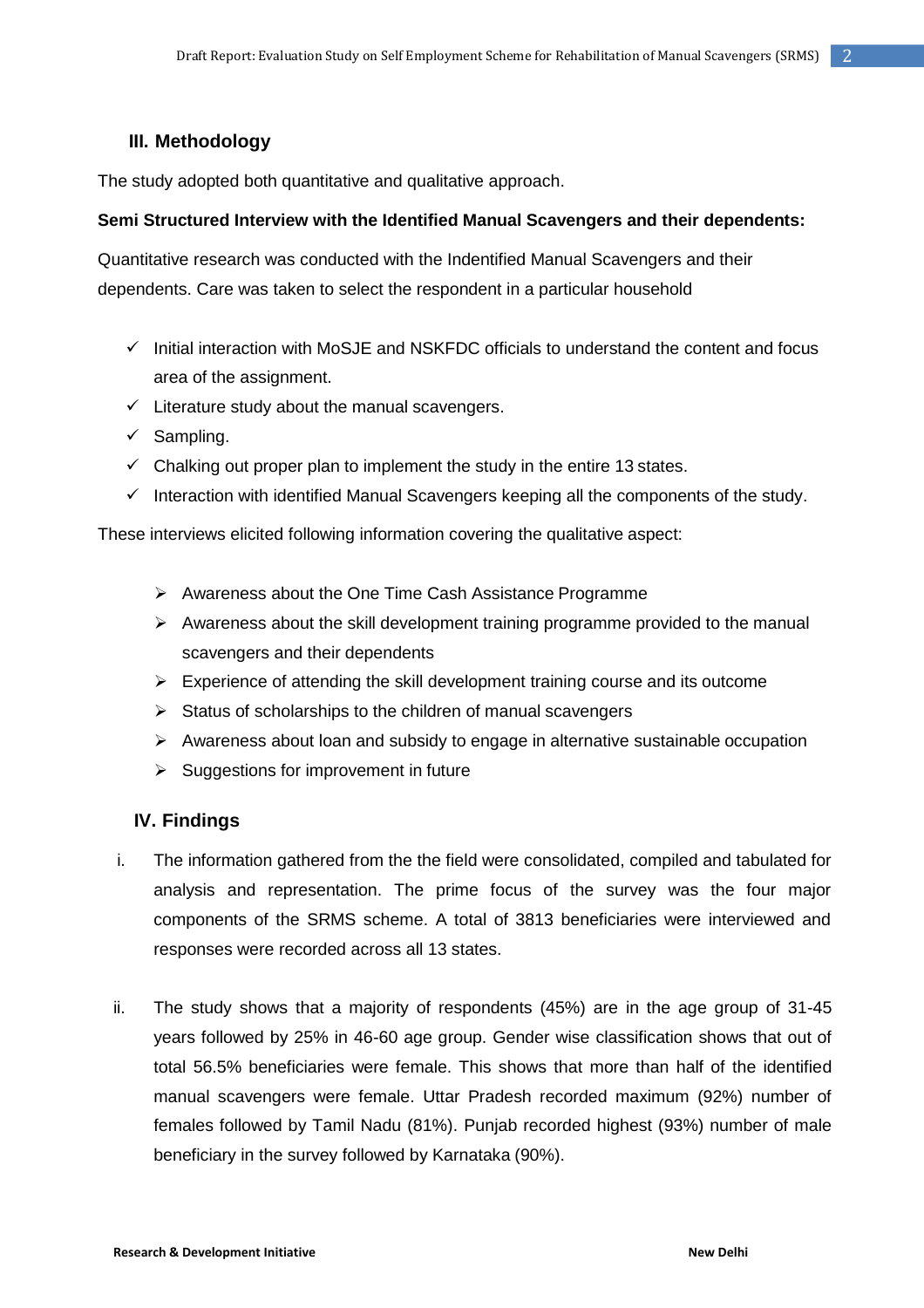- iii. As per the responses from the beneficiaries it was found that 47 percent of them are illiterate followed by 21 percent who has reported themselves to be literate. 0.4 percent of the respondents responded that they are graduate.
- iv. The study reveals that majority 42.3% of the respondents are working as sanitation worker in their area followed by wage labourers (21.6%). 22.2 percent have reported that they are not working anywhere. This percent includes housewives, elder persons etc. 1.8 percent of respondents reported that they are permanent sanitary worker in the municipality.
- v. The respondents have opined that they have changed their occupation after receiving the One Time Cash Assistance (OTCA) of Rs. 40,000/-. 1.8 percent respondents have reported that they are working as permanent sanitation worker in the municipality. The financial assistance and skill development training given to the identified manual scavengers has palyed very vital role in upgrading their occupation status. It is also reported that the manual scavengers are having land holdings and they are working as agricultural labours (2.9%). The Swachh Bharat mission, a flagship program of Government of India has given the manual scavengers an opportunity of working as sanitary worker and safai karamchari in their area. 3.4 percent of respondents have reported that they are self employed after getting some skill training in the sectors of beautician, tailoring, driving, plumbing, electronics etc. It is also reported that very less number of beneficiaries are working as housekeeping worker in urban areas.
- vi. The data shows that the income of the manual scavengers has increased after leaving manual scavenging and adopting alternate occupations. A very high proportion of 65.3% of the manual scavengers were earning less than Rs. 3000/- per month when they were engaged in manual scavenging and only 23.1 percent of them were earning Rs. 3000/- to Rs. 5000/- per month. Whereas after leaving manual scavenging and adopting alternate occupations with the assistance provided under SRMS, the proportion of low income earners of less than Rs. 3000/- has come down drastically to 35.8 percent and the proportion of higher income between Rs. 3000/- to Rs. 5000/- has significantly increased to 36.6 percent. Even in case of income range of Rs. 5000/- to Rs 10,000/- the corresponding proportion has shown significant improvement from 7.9% to 19.4%. This shows that the monthly income of identified manual scavengers has increased significantly after leaving their traditional occupation of manual scavenging and adopting alternative occupations.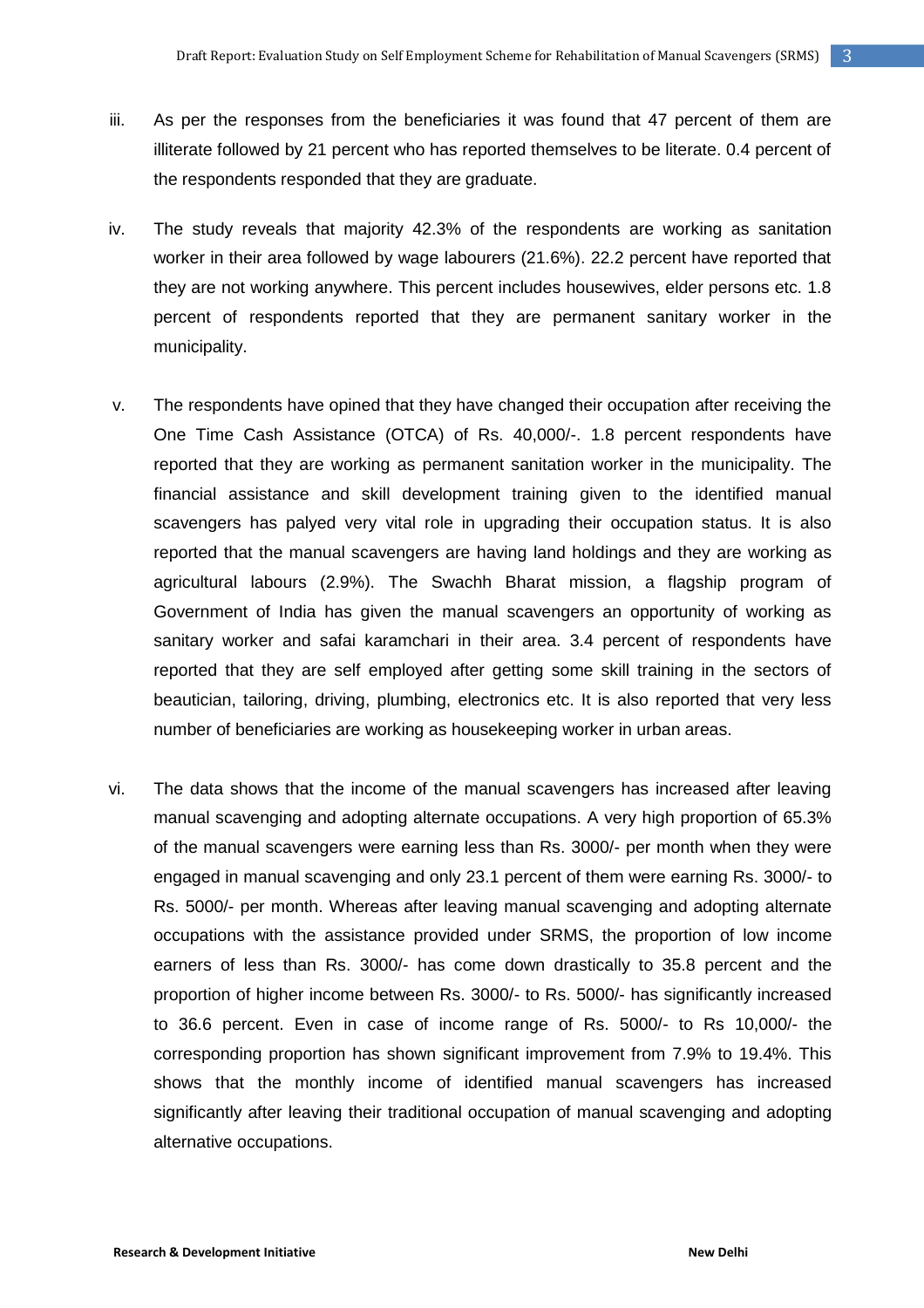- vii. The study envisaged the receiving of One Time Cash Assistance (OTCA) with the Identified Manual Scavengers across all 13 states. Out of total interviewed, 3375 (88.5%) number of respondents said that they have received OTCA. In Madhya Pradesh and Chhatisgarh all the Identified Manual scavengers reported that they have received the cash assistance whereas in Punjab and Uttrakhand only 1 beneficiary has reported that they have not received OTCA. 3 respondents each in Odisha and West Bengal reported that they have not received the cash assistance. Out of total surveyed in Uttar Pradesh 215 respondents have reported that they have not received the cash assistance followed by 112 beneficiaries of Karnataka.
- viii. The data shows that 98 percent of the beneficiaries have received the OTCA amount in their bank account and 2 percent have reported that they have received the amount in cash. The instance of cash disbursement has been reported from Uttar Pradesh and Karnataka.
- ix. The finding shows that majority 20.3 percent of the respondents have utilized the OTCA amount in House Renovation followed by medical expenses (18.1%) and domestic consumption (12.6%). Another 12.6 percent respondents have reported that thay have established small enterprises for their livelihood. Close to 18 percent respondents have reported that thay have bought cattles like cow, goat, pigs, and buffalo for their livelihood. Some of the respondents also reported that they have bought drain wash tankers and sanitation equipments etc and earning money as their alternative source of occupation. The genderwise bifurcation shows that 830 female respondents have used the OTCA amount in establishing small enterprises such as tailoring, beauty parlour, and small retail grocery shops etc. This is followed by 576 female respondents who have reported that they have utilized the OTCA amount in the medical expenses of their dependents.
- x. A total of 609 respondents in the age group of 31-45 years have said that they have used the OTCA amount in establishing small enterprise followed by 385 respondents in house renovation of the same age group. It is reported that 355 respondents in the age group of 15-30 years have utilized the cash assistance in establishing small enterprises.
- *xi. The data shows that no family members of the Identified Manual Scavengers are engaged in manual scavenging as per their current status of occupation.*
- xii. The study revealed that 2151 beneficiaries and their dependents have enrolled for skill training across all 13 states from 3813 households. Close to 40 percent of the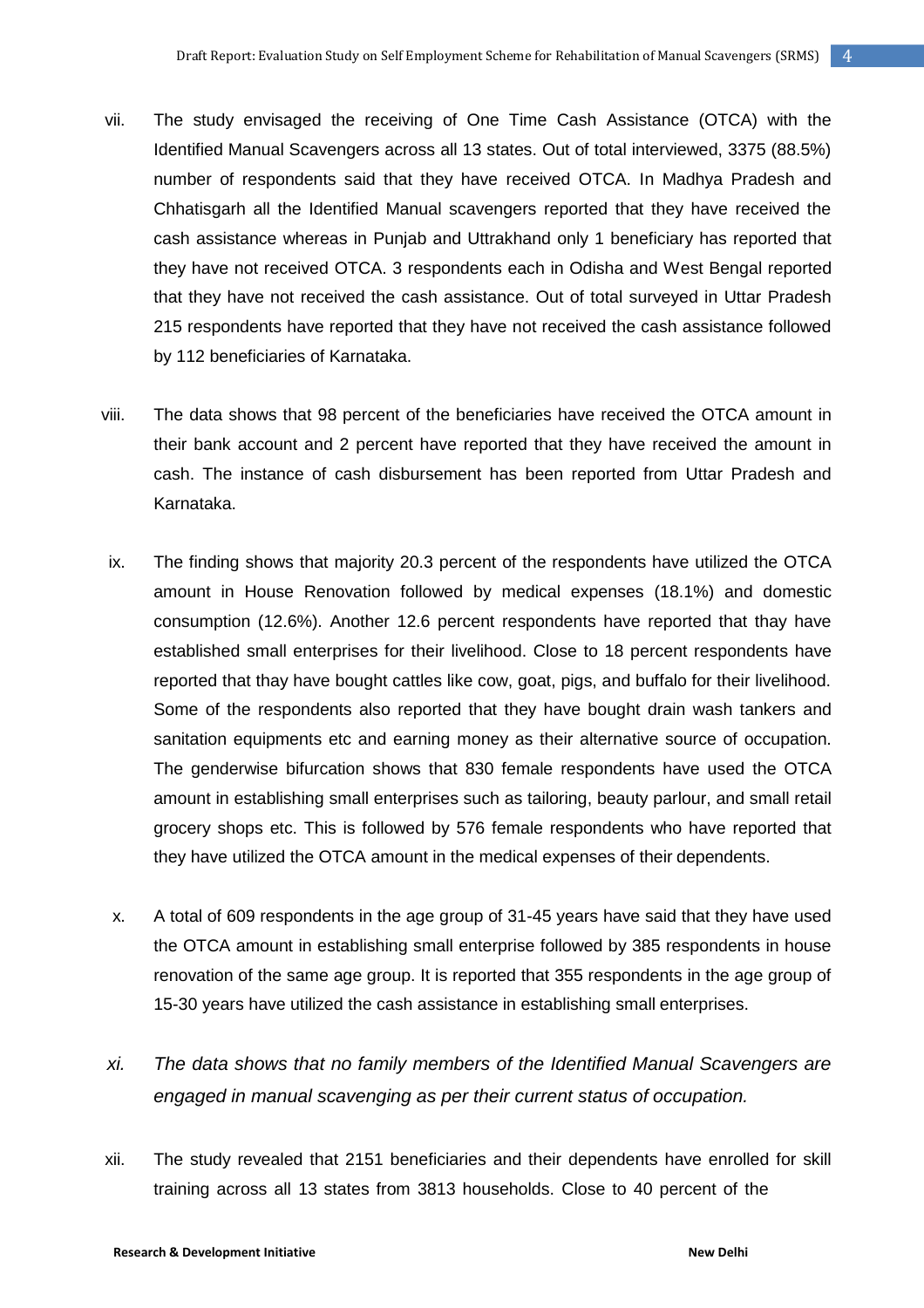respondents were prompted by the municipal body followed by village Panchayats (30%) and peer groups (20%) and rest have reported that they were prompted by publicity/media and awareness programme/camps and project implementation agencies of the skill development program itself. The 43.6 percent respondents who said that they are not enrolled in the skill development training have said that they were unaware about the skill training program (44%) followed by their eligibility (i.e. above 40 years of age) which is 20%. 18.2 percent respondents has responded that the training is not useful followed by 13.4 percent identified manual scavengers and their dependents have opined that they are not interested in such trainings. And very minimal responses came out that they are already involved in other sustainable activities. The peer groups (35.7%) of the respondents have played a major role in selection of skill trade for undergoing skill training followed by self motivation (33.8%) and training institutes (28.4%).

- xiii. 60 percent of the respondents reported that they have received stipend during the skill training. The stipend amount of Rs 3000/- per month is given to those trainees who have attended the training class without absent.
- xiv. The study reveals that 24.4 percent of the respondents have faced difficulty in joining the training programme. The major problems reported by the respondents are location of the training center (60%) followed by documentation process (16.5%) and age bar (15.7%).
- *xv.* Out of total trainees, 11.1 percent have reported that they have been offered job by the training institute. And from those, close to 25 percent said that they have joined the job offered by the institute. Out of total, 57 percent of respondents have opined that thay are satisfied with their jobs. *It has been observed that only those trainees who have attended their full course of training i.e. 3 and 6 months have been offered job by the institutes.*
- xvi. It is reported that the trainees who have offered job after skill training have joined the job nearby their home town or are self employed. The main sectors of self employement were reported to be stiching & tailoring, beauty parlour, vegetable vendoring, shops, security guard, plumbing, computer operators, auto- rickshaw driving, sanitary tank operator etc.
- xvii. The data shows that close to 42 percent reported that they are earning Rs 5000 Rs 10,000/- per month followed by 26.6 percent reported that they are earning upto Rs 3000/- per month after the skill training and self employment.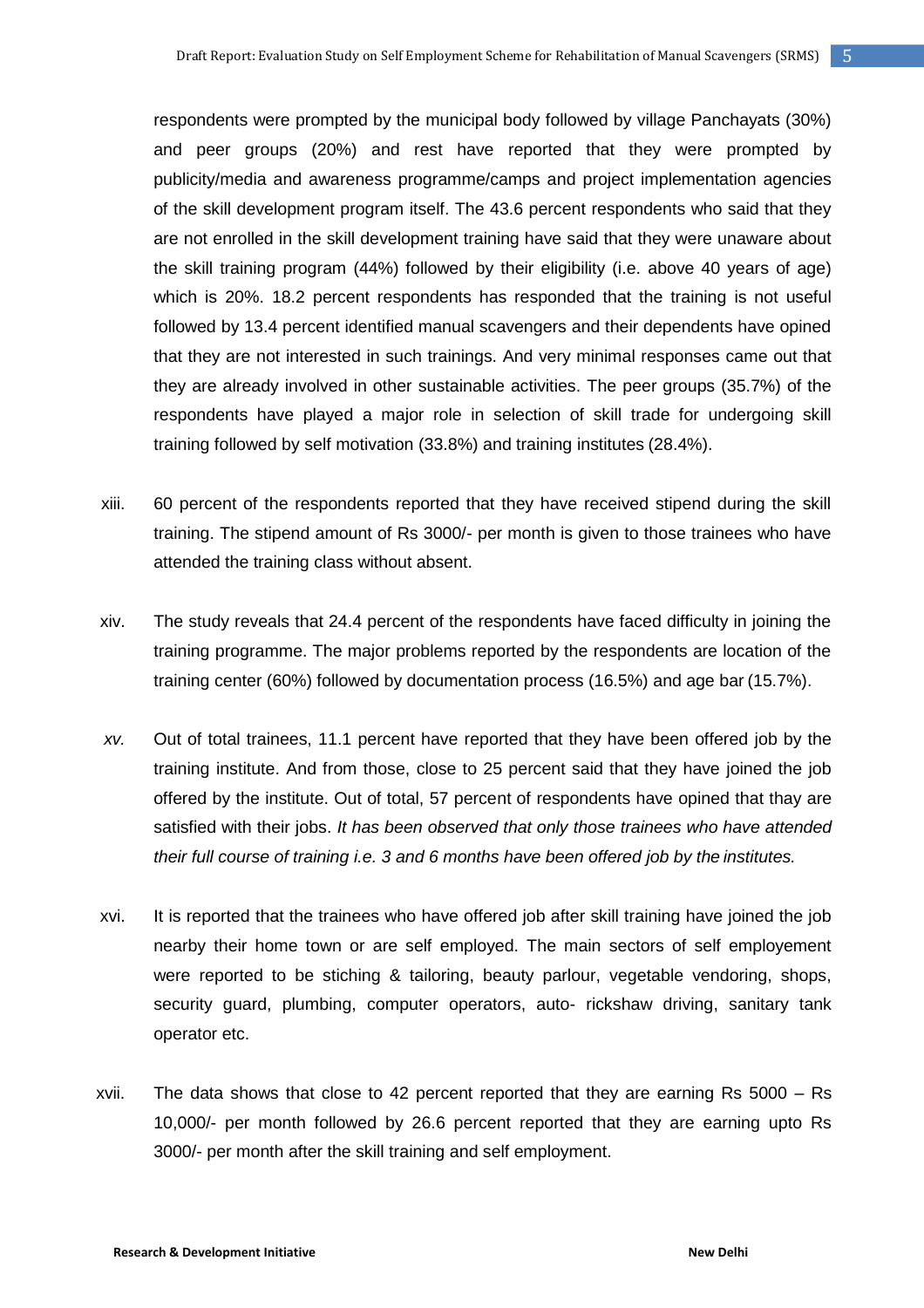- xviii. Close to 50 percent of the respondents reported that they are not doing any job or self employed after skill training because they are not getting any loans for establishing their enterprises. This is followed by 26.2 percent who said that they have lack of confidence in doing their own work.
- xix. The study shows that the life of the beneficiaries after the skill training has changed. Onethird of the respondents opined that their house hold income has increased followed by 27.5 percent who had said that their awareness about the different schemes of the government has increased. 25 percent of the respondents said that their confidence level has increased and their respect in community has also increased after the training.
- xx. It is reported that 42 percent children (6- 15 years) of the identified manual scavengers are going to schools across all 13 states. It was reported during the study that 38 percent of the children of manual scavengers in the age-group of 16-18 years are school dropouts i.e. left schooling after  $8<sup>th</sup>$  standard. 12 percent cases were reported that school dropouts after primary level of education. 8 percent childrens were reported that they are not in the school going age.
- xxi. Cases of discrimination were also reported with the children of identified manual scavengers in the schools. 55.6 percent of beneficiaries have reported that their children face discrimination during the meals, followed by separate sitting arrangements (22.2 percent).
- xxii. The study reported that out of total, 7.3 percent of respondents have applied for loan. Out of those, 72 percent have said that they have received loan. The beneficiaries who have not applied for loans had reported various reasons and the major reason is unawareness about the loan and subsidy (28.6%) followed by 23.6 percent who said that they are not confident of getting loans and 12.3 percent have reported that documentation process for applying loan is very difficult. The respondents who have received the loan have reported that they bought cattle such as cow, buffalo and started small dairy business. Some bought Auro rickshaw and E- rickshaw. The loan amount has helped the manual scavengers in establishing small business such as setting up grocery shops, mobile repair shops etc. Involvement of middle man is also reported in granting of loans from banks (20%).
- xxiii. The study shows that the respondents who are engaged in sanitation works without adhering safety measures are suffering from various health related problem. 44.5 percent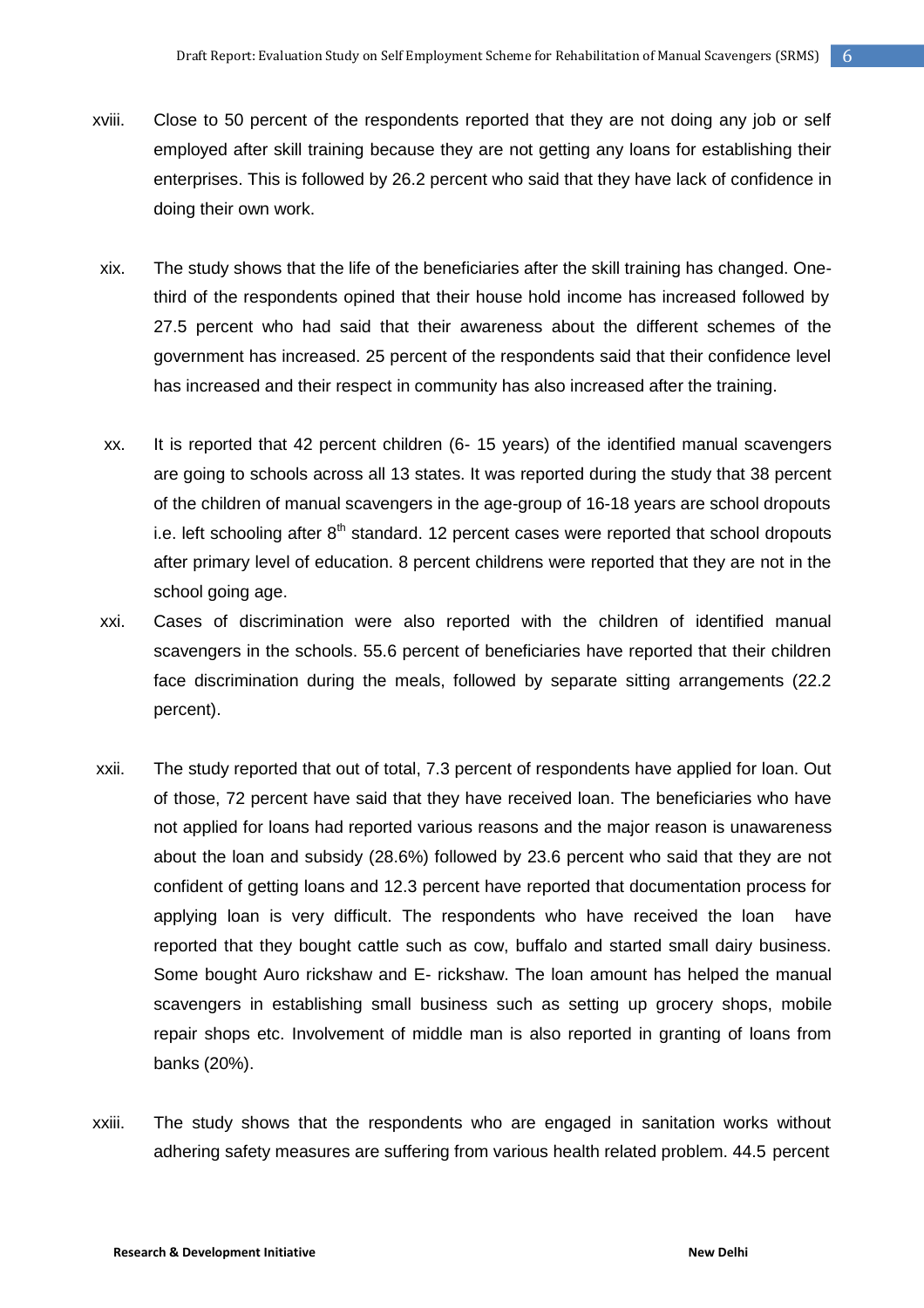of the respondents responded that they have faced skin related diseases during last one year followed by respiratory problems (19%) and eye infection (12.9%).

- xxiv. 13.9 percent of the total respondents have reported that they face discrimination at their work places and out of that 95.3 percent have reported that the discrimination is caste based.
- xxv. On asking about the level of satisfaction with the SRMS programme, more that half (52%) of the respondents have opined that the SRMS programme of the government is good followed by 44 percent who opined the programme to be average and only 3.8 percent said that the programme of the government is bad.

#### **SUGGESTIONS AND RECOMMENDATIONS**

The following are the suggestions and Recommendations for future improvement of the programme:

- > The SRMS programme had been successful in rehabilitation of Manual Scavengers.
- $\triangleright$  The data shows that only 11.5 percent of the Identified Manual Scavengers have not received the OTCA amount yet. It is recommended that the authorized agency should make sustained effort in monitoring the transfer of OTCA through the banks.
- $\triangleright$  Around 28 percent of the Identified Manual Scavengers have stated that the OTCA amount is not adequate for their rehabilitation. It is suggested to increase the amount of OTCA.
- $\triangleright$  The study finding indicates that 56.4 percent of the Identified Manual Scavengers and their dependents have enrolled for the skill training. The major hurdles in enrolment for the program were found to be location of the training centers (58.3%), the documentation process (16.5%), and selection of trade. It is suggested that, in-order to increase the no of enrolments training centers in local area should be opened and the documentation process should be made easier. Besides these the counseling for selection of trade for skill training needs to be enhanced.
- Monitoring and sensitization of skill development training partners needs to be enhanced keeping in mind the vulnerability of the target group.
- $\triangleright$  It was found that the stipend amount is not adequate enough to sustain their livelihood during the training period, therefore it is suggested to increase the amount of stipend.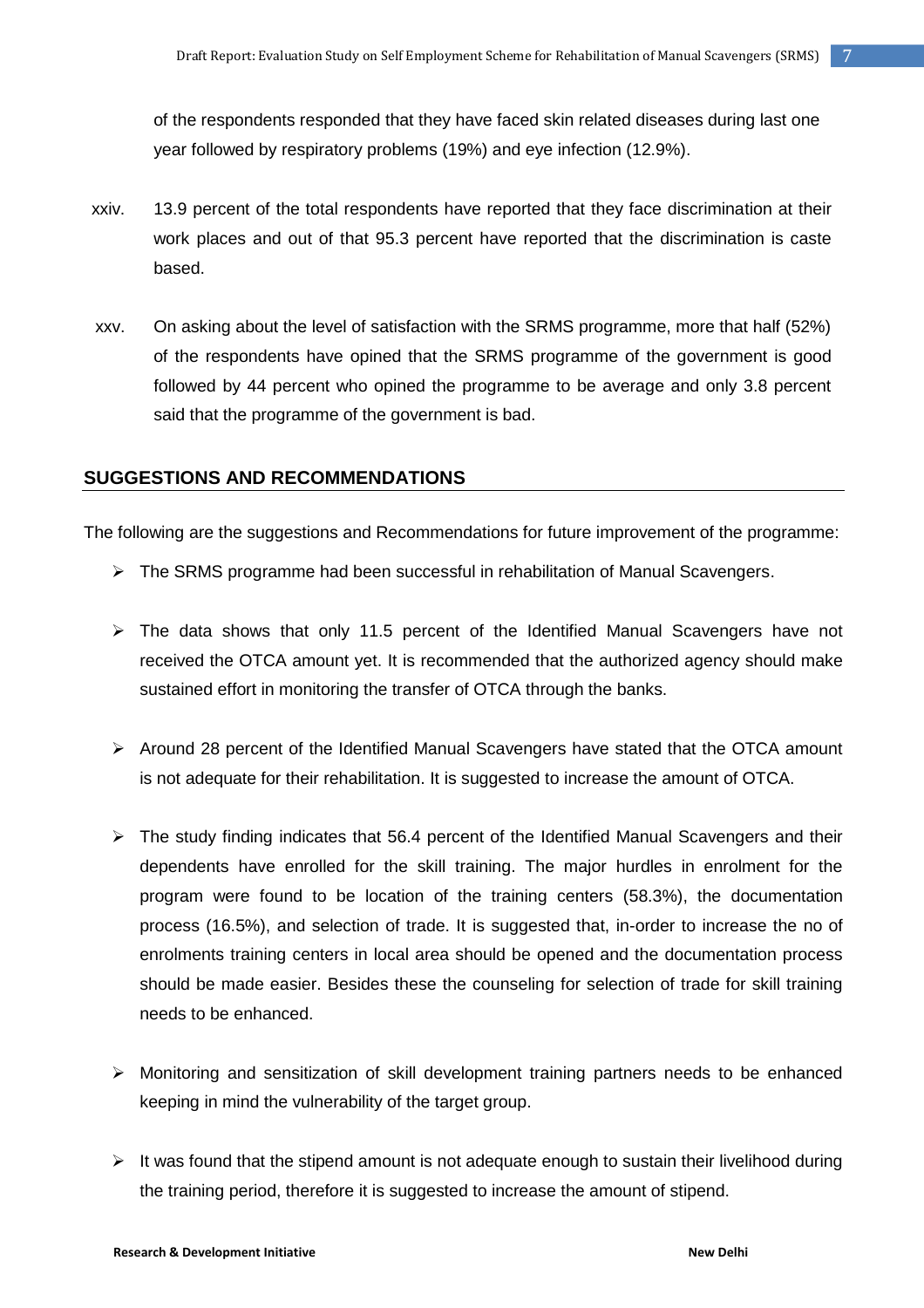- $\triangleright$  It is found that 11.1 percent trainees were offered jobs after completing the training and out of these close to a quarter only have joined the jobs. The main reasons for not joining stated by them are remuneration not sufficient (32.9%), location of the job (28.8%), not interested (13.7%), work not useful (9.6%). It is suggested to place the candidates near their home town so that they can sustain with their jobs and also to increase the remuneration.
- $\triangleright$  The finding shows that 44.5% of the identified manual scavengers and their dependents have suffered from skin disease followed by respiratory problems (19.3%). It is suggested that the proper health checkup should be conducted for those who are engaged in sanitation activities.
- $\triangleright$  The study shows that 13.9 percent of identified manual scavengers have said that they face discrimination at their work place on the basis of their caste (95.3%) and gender (4.7%). It is recommended that the stakeholders for the implementation of SRMS may create an atmosphere through sensitization of employers to minimize the discrimination at the work place at the same time if there is a case of reported discrimination the law enforcing agency should strictly adhere to.
- $\triangleright$  The findings shows that close to 50 percent of the respondents are not doing any job or self employed because they are not getting loans. It is suggested that the documentation for loan process should be made simpler; the bank officials should proactively sanction viable projects seeing the vulnerability of the target group.
- $\triangleright$  There should be regular interaction between the stakeholders and Govt. bodies with the lead banks.
- $\triangleright$  The financial support in the form of micro-credit and loan from the banks being conduit for self employment, it is suggested that the bank officials should be sensitized to take a step ahead to make the loan process less cumbersome and aid in suitable proposals for income generation activities.
- $\triangleright$  SHGs formation should be encouraged.

 $\triangleright$  The NGOs and other partners involved in rehabilitation of manual scavengers should sensitize them and their dependents in sending the children to the schools.